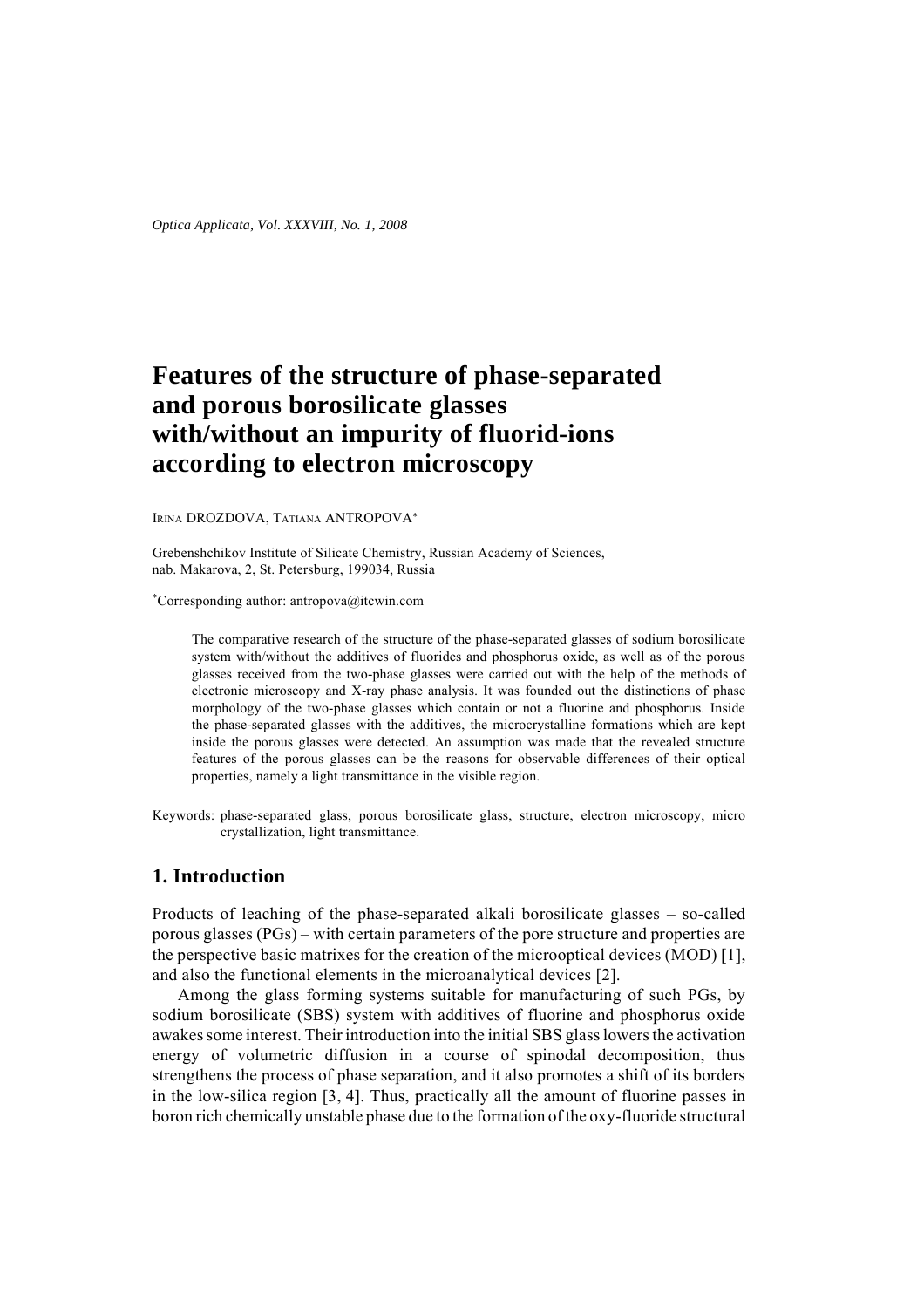$\text{Na}^+\text{[F}^-\text{BO}_{3/2}\text{]}$  groupings [5], and the silica content in this phase essentially goes down in comparison with the basic SBS glass. The presence of fluorides in the two-phase SBS glass suppresses the sedimentation of the secondary silica inside the porous space during the glass leaching [6]. It allows to receive the PGs with bigger radius values and smaller sizes of a specific surface area of the pores. In some cases it promotes a decrease of a bursting of the leached samples and it also accelerates an extraction of secondary silica in the course of alkaline treatment of PG for creation the so-called macroporous glasses [7]. Thus, a viscosity of PG's silica skeleton is significantly reduced [8], which promotes an optimization of the modes of MOD controlled synthesis [9]. Application of PGs in the creation of sensitive elements of the bio/chemo-sensors assumes a use of the spectral methods of detecting. A study of the PGs received from the two-phase SBS glasses with/without the above-mentioned additives, has shown the essential distinctions of their optical properties [10] which cannot be explained taking into account only the parameters of the pores.

Present work is devoted to the electron microscopic study of the structure features of the SBS phase-separated and porous glasses which contain small amounts of fluorine and phosphorus oxide for the purpose of bringing to light a possible reason for the difference in transmittance between these glasses and PGs without such additives.

#### **2. Technique**

We investigated the plates of two-phase SBS glasses 8B and NFF and the porous glasses received by leaching them in 4M HCl solutions (PG-8B and PG-NFF correspondingly) by electron microscopy (EM). The glasses contain approximately 70 mol% SiO<sub>2</sub> and molar ratio B<sub>2</sub>O<sub>3</sub>/Na<sub>2</sub>O  $\approx$  3. In the NFF glass the additives of  $P_2O_5$  and |F| average 0.2 and 0.5 mol% correspondingly. The information about the as-analyzed compositions of the porous glasses and the parameters of their porous structure obtained by the porosimetry methods are presented/discussed in [11].

The transmission electron microscopy (TEM) study of the glasses was realized via electronic microscope EM-125 at an accelerating voltage 75 kV with the resolution in 5 Å. To study the two-phase glasses, a method of platinum-carbon replica [12], which had been prepared from freshly cleaved surface etched in 2% solution HF or in 2% solution HCl at room temperature during 5–7 seconds, was used. For studying the PGs we used the well-known method of cellulose-carbon replica from a fresh chip surface in the plane perpendicular to the larger faces of the PG samples [8, 11]. Since the replicas brought out the relief of the PG fracture surfaces quite distinctly, no additional surface treatment was needed.

The micro crystalline formations inside the roentgenoamorphous PG samples were investigated by the method of selected area electron diffraction (SAED) [13]. The object of the SAED study was one drop of the ethanol suspension of glass powder which was put on a collodion support. An X-ray analysis of all glasses was previously executed on DRON-3 device with monochromatic Cu K $\alpha$ -radiation.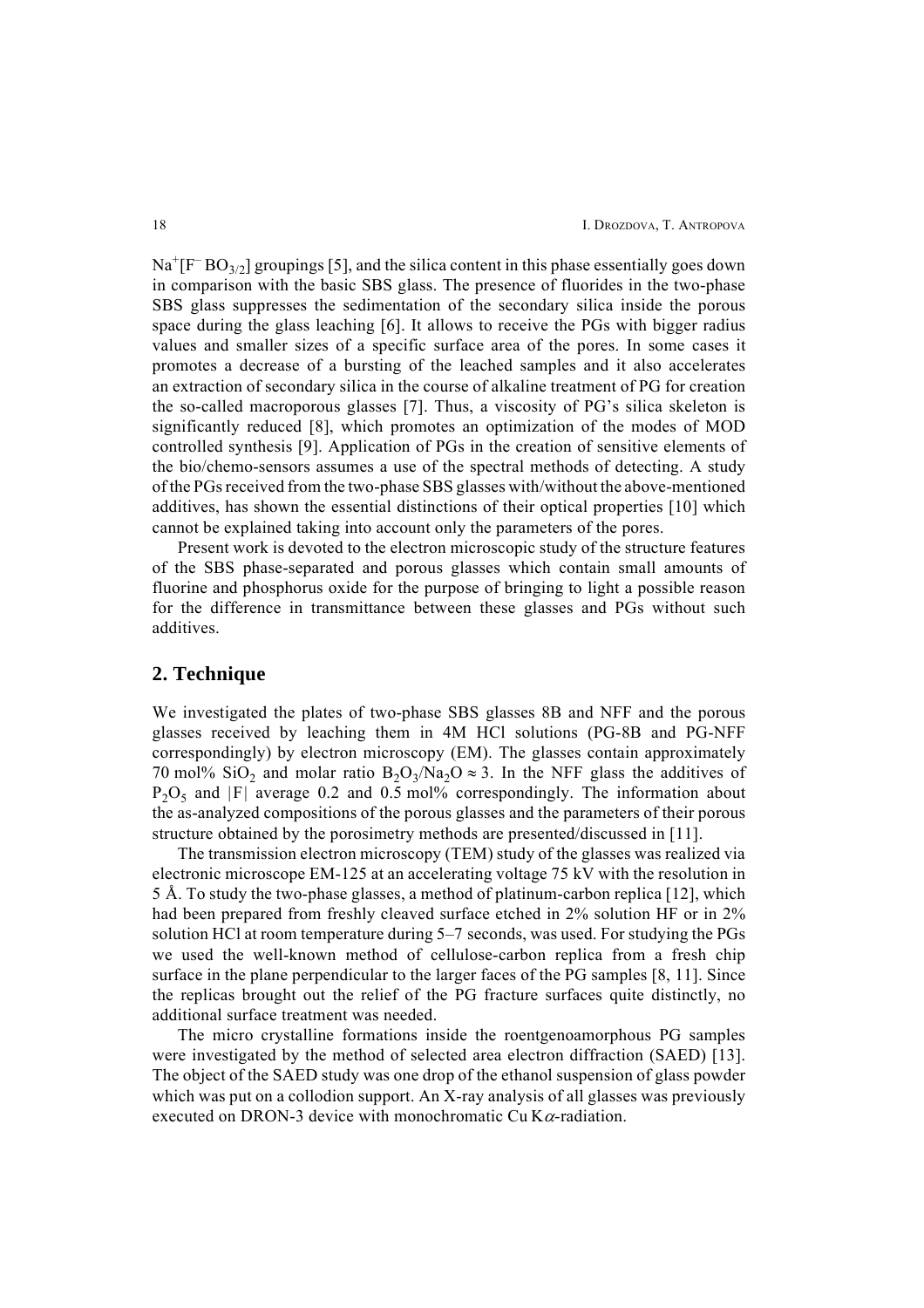The light transmittance coefficient  $\tau$  values of the PG plates were measured with SF-26 and Specord UV VIS spectrophotometers. Measurements were carried out concerning a corresponding two-phase glass, which allowed to eliminate the influence of scattering on the liquation channels.

#### **3. Experimental results and discussion**

Our previous research showed that the samples of two-phase glass 8B and PG-8B are roentgenoamorphous [14, 15]. Yet, it was established by SAED method that alongside with an amorphous phase there are the traces of the micro crystalline phase identified as *i*)  $\alpha$ -quartz that is connected to the partial crystallization of secondary silica (in PGs with abnormal light scattering) and *ii*) boron acid (in PGs with Rayleigh scattering). In contrast to this, results of the X-ray analysis of two-phase glass NFF evidence for the presence of crystalline  $\alpha$ -quartz (ICPDS, no. 33-116) (Fig. 1a). But the PG-NFF samples are roentgenoamorphous (Fig. 1**b**) just as the glass PG-8B.

Figure 2 presents TEM photographs of the two-phase glasses 8B (**a**) and NFF (**b** and **c**). Because of a sufficiently large magnification one can observe the features of the phase structure. It can be seen that both glasses under study possess a liquation structure with the interpenetrating phases (Figs. 2**a** and 2**b**). Their parameters are given in the Table. However, on the micrographs of NFF glass we can see one more phase, whose relative volume is approximately 7–10%. The more contrasted image of chemical unstable boron-rich phase with the surviving silica skeleton which was



Fig. 1. Difractograms of the initial two-phase glass NFF (a) and porous glass PG-NFF (b);  $I/I_{\text{max}}$  – relative intensity,  $2\theta$  – Bragg's angle (grad).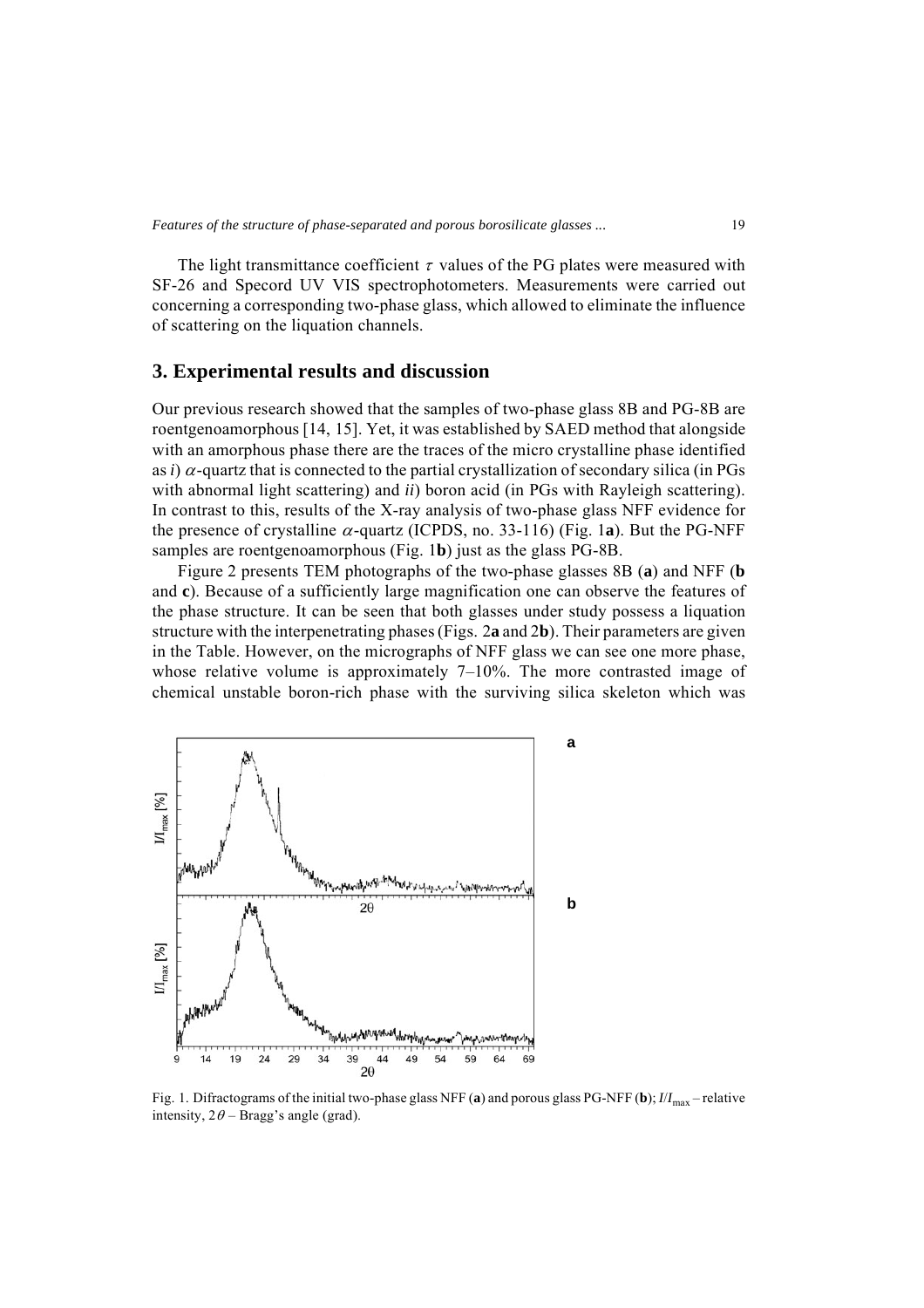20 I. DROZDOVA, T. ANTROPOVA



Fig. 2. Transmission electron micrographs of the initial two-phase 8B (**a**) and NFF (**b**, **c**) glasses. Etching solution: HF (**a**, **b**), HCl (**c**).

obtained at etching of glass surface chip in HCl solution (Fig. 2**c**), allows to specify the presence and the kind of the additional phase. This is a micro crystalline phase with the dimensions of crystals approximately 12–25 nm. For its identification additional research, in particular with the help of the small angle X-ray scattering method, is required. Nevertheless, it is possible to assume that the complex composition of this microcrystalline phase includes the diverse products of crystallization of both silica (silicate melt) and the phosphate- and fluoride-containing compounds. The yielding of crystal is typical for fluorine and phosphate glasses [16, 17]. In particular, the fluorides-ions are characterized by small solubility in the silicate melts and they considerably lower the superficial tension of SBS glass that causes allocation of the fluorine-containing compounds as crystals.

Figure 3 demonstrates the TEM photographs of the porous glasses PG-8B and PG-NFF. It should be noted that in both cases the matrix of high silica phase is porous one with the dimension of the closed pores  $\sim$ (5–8) nm. But relative part of this matrix in PG-NFF glass is larger than in PG-8B glass.

The feebly marked orientation of the through macro pores which are densely packed by the secondary silica globules by diameter of 5–8 nm is observed in PG-8B (Fig. 3**a**). These globules are built in linear chains. The central chained structure is denser and is better defined in comparison with the lateral ones which are formed by the globules of the smaller size [18]. The same globules of secondary silica are also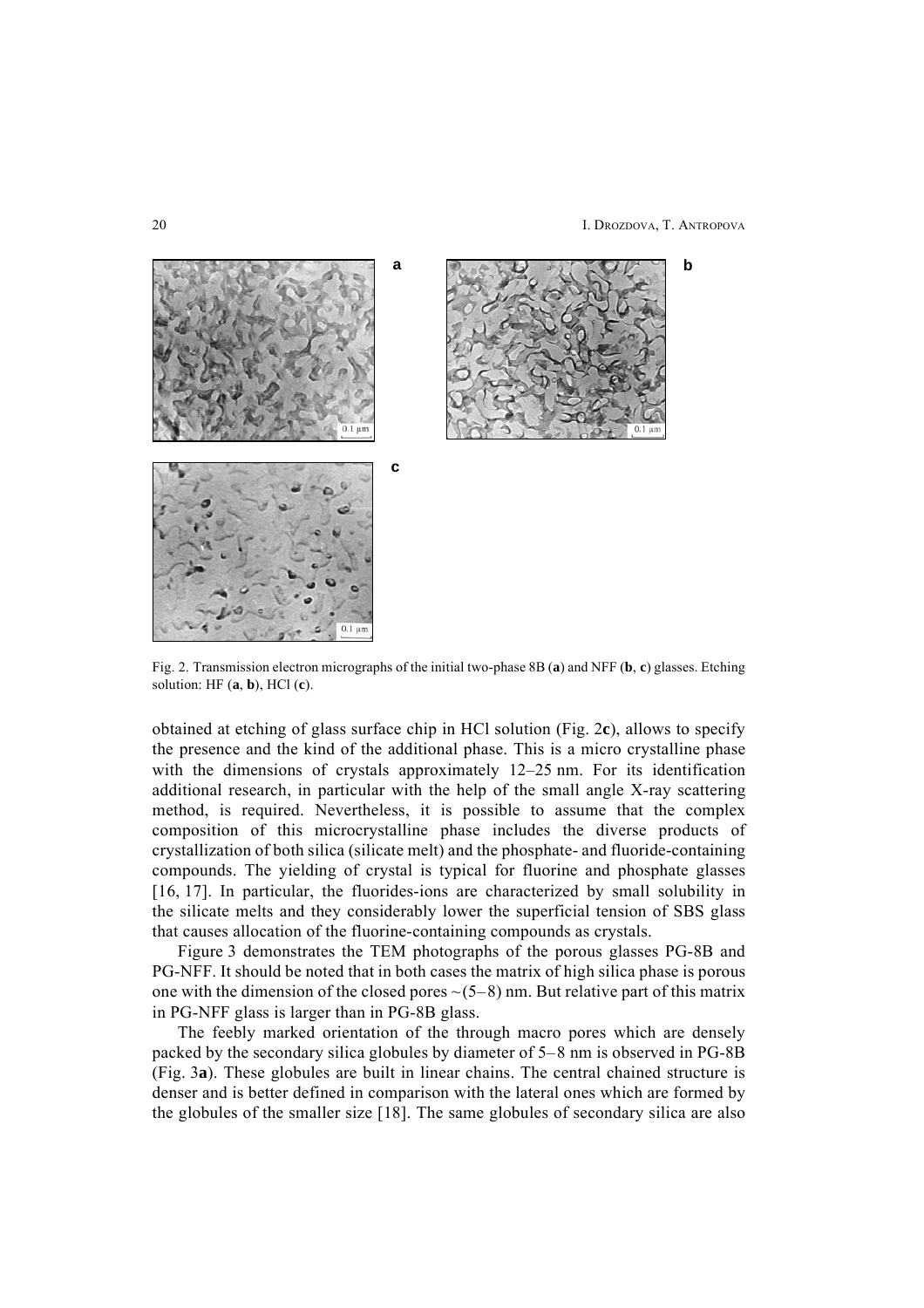|                                               | T a b 1 e. The structure parameters of the two-phase glasses and porous glasses on the data of transmission electron microscopy study. |                          | Parameters of the boron-rich phase         |                                                    |                                                   |  |
|-----------------------------------------------|----------------------------------------------------------------------------------------------------------------------------------------|--------------------------|--------------------------------------------|----------------------------------------------------|---------------------------------------------------|--|
| Two-phase<br>$\frac{\text{glass}}{\text{8B}}$ | treatment $T/t$<br>Glass thermal t<br>$[°C/hrs]$<br>550/144<br>550/142                                                                 | Relatively volume<br>[%] | Diameter of the liquation<br>channels [nm] | Porous<br>glass                                    | Diameter of the macropores<br>$\boxed{\text{mm}}$ |  |
|                                               |                                                                                                                                        | $45 - 50$                | $25 - 40$                                  | $\mathbf{P}\mathbf{G}\text{-}\mathbf{S}\mathbf{B}$ | $30 - 35$                                         |  |
| NFF                                           |                                                                                                                                        | $40 - 45$                | $20 - 25$                                  | PG-NFF                                             | $25 - 30$                                         |  |
|                                               | a<br>$0.1 \mu m$                                                                                                                       |                          | $0.1 \mu m$                                | Q                                                  |                                                   |  |
|                                               | ပ<br>$0.05 \; \mathrm{\upmu m}$                                                                                                        |                          | ਠ                                          |                                                    |                                                   |  |
|                                               |                                                                                                                                        | $\frac{1}{2}$<br>ì       |                                            |                                                    |                                                   |  |

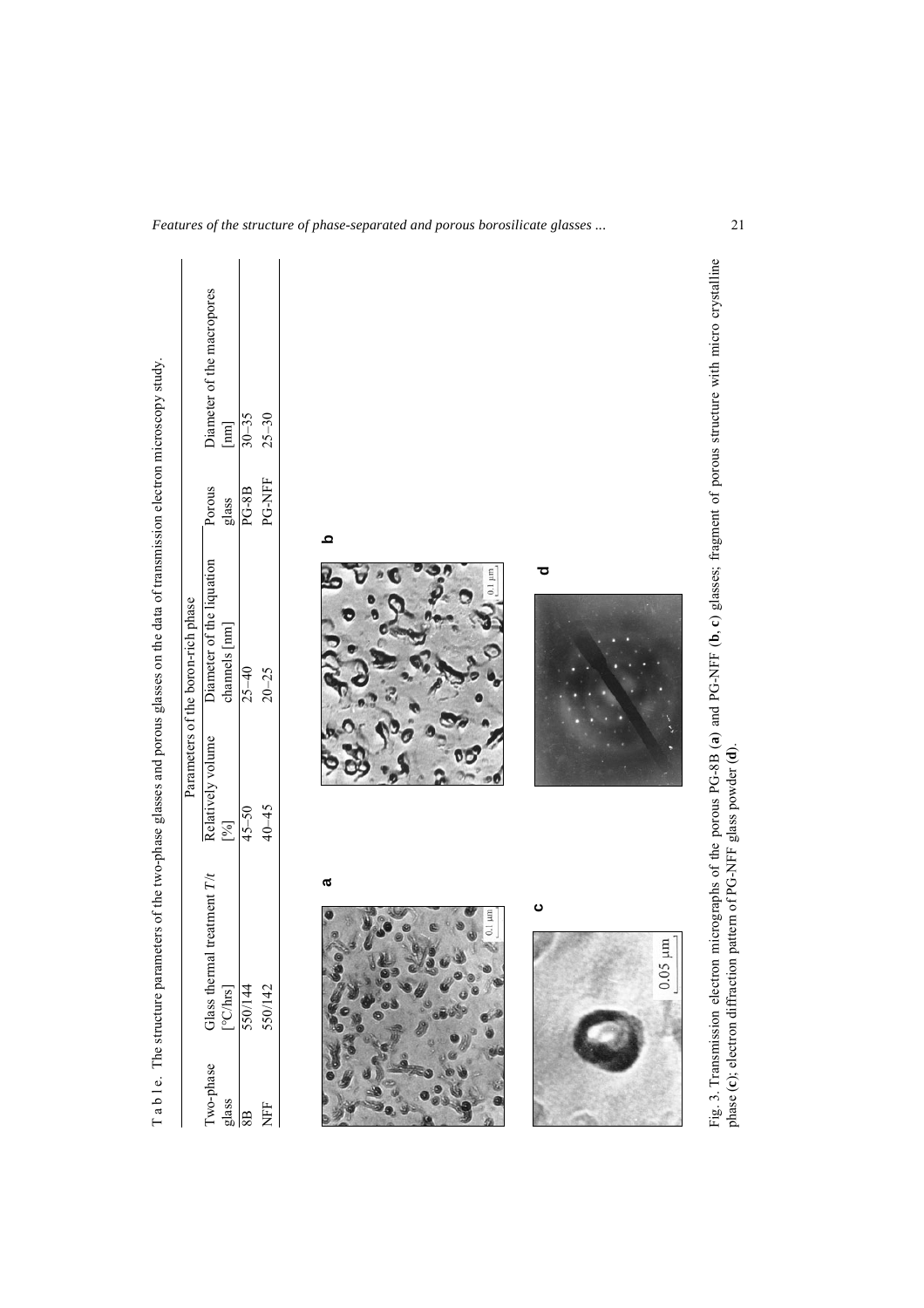

Fig. 4. Transmission spectrum of 3 mm polished porous glass plates PG-8B (1) and PG-NFF (2). The size of points corresponds to an absolute error of a measurement.

present inside the macro pore space of PG-NFF glass (Fig. 3**b**). But they are absent on the pore walls. In this case, besides the macro pores which are formed by the liquation channels of boron-rich phase exempted at two-glass leaching, one more kind of pores is observed. These are the pores of 35–65 nm in diameter with some micro crystals of 25–50 nm in diameter inside them. A fragment of such structure is given in Fig. 3**c**. It is possible to notice the faceting of these crystals and the presence of silica particles on their surface.

The electron-diffraction pattern of the powder particles of the roentgenoamorphous PG-NFF glass (Fig. 3d) confirms the presence of the same crystalline phase  $\alpha$ -quartz (ICPDS, no. 33-116) as in the two-phase glass NFF. However, this method did not allow to identify correctly the micro crystals in glass (an example of which is given in Fig. 3**c**) because of smallness of their sizes, the sparseness and small amount of them, as well as because of multicomponent composition of the researched glass. On the basis of the literary data [16, 17, 19] it is possible to assume that such compounds as, for example, sodium ortho-fluoride and  $Na<sub>2</sub>SiF<sub>6</sub>$  can be present at the revealed microcrystalline phase.

Comparison of the data submitted in Figs. 2**b**, 2**c** and Fig. 3**b** shows that the dimensions of these pores and the micro crystals conformably inside the PG-NFF samples exceed the same in the two-phase NFF glass. We suppose that these facts can result from the hypothetical possibility that fluorine-containing microcrystalline compounds are formed mainly inside the boron-rich phase. At the contact of the two-phase SBS glass with the leaching solution the alkali borate components are eliminated from the liquation channels. If on the way of leaching front, there is a microcrystalline inclusion, which is hard soluble in leaching solution, the arising diffusion difficulties most likely cause an accumulation of dissolved alkali borate components in this place, which results in a local increase of the solution pH [20]. At that moment/stage the processes of supersaturation of the solution and precipitation of hard soluble products, including crystal ones, occur. Apparently, due to that the size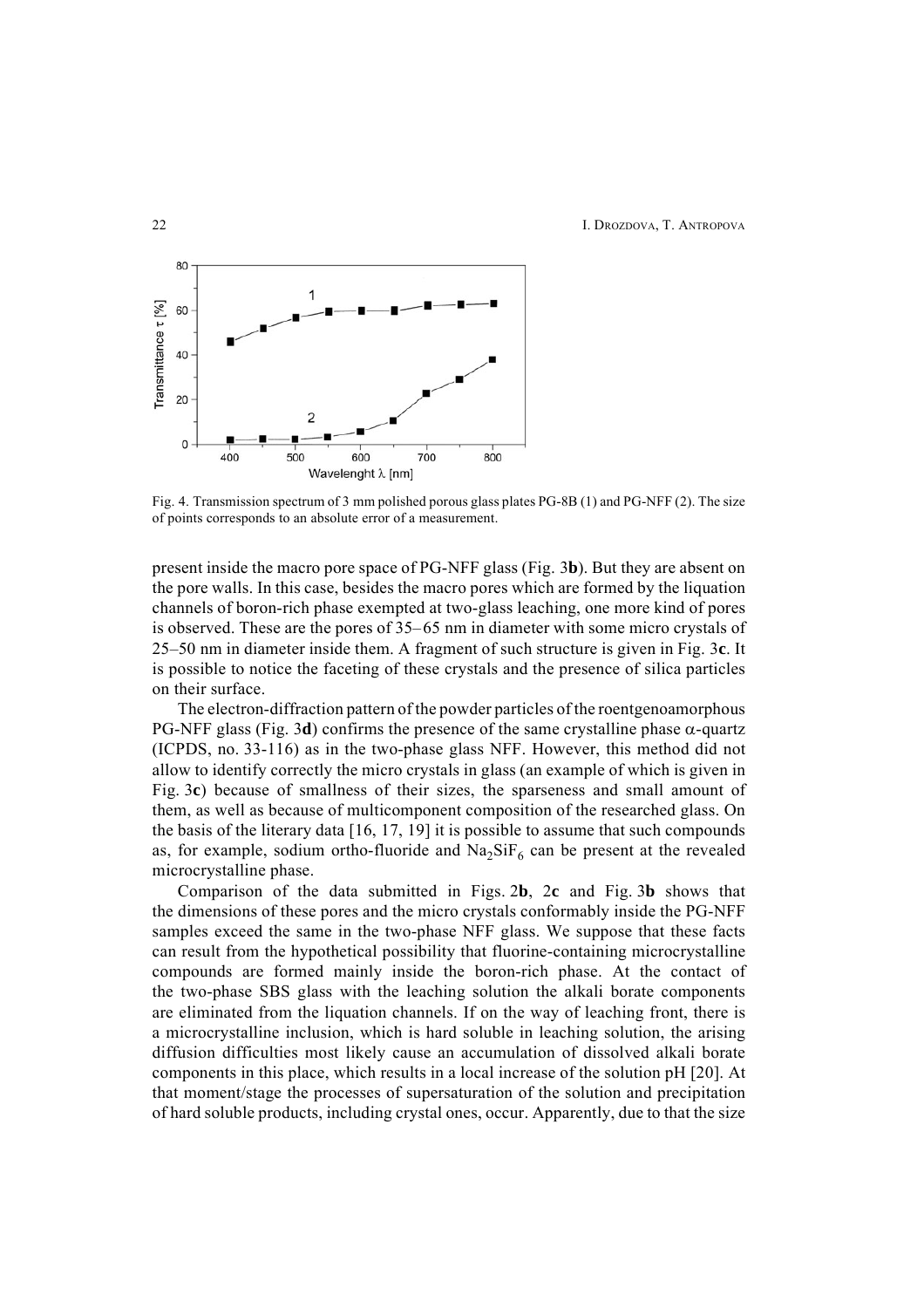of present microcrystalline formation can increase. In turn, an alkalization of solution can cause a partial dissolution of the walls of high silica matrix that is an observable widening of the macro pores.

So, accordingly to EM study the plates of porous glass PG-NFF contain the microcrystalline inhomogeneities which have not been revealed in PG-8B glass. It is quite probable that exactly their presence causes other character of light transmittance of the PG-NFF plates in comparison with PG-8B samples (see, for example, Fig. 4 and [10]) as the parameters of such scatterers what are the pores and the secondary silica particles not strongly differ in both PGs. The observable changes of the spectral dependences of transmission coefficient can be caused by a formation of not only scattering but also the absorbing structures in PG-NFF [10]. It is possible to assume that, taking into account both their small sizes and little amount in glass, the above mentioned microcrystalline formations can act in the role of those.

### **4. Summary**

The features of the structure of the phase-separated SBS glasses and the products of their acid leaching (the porous glasses) with/without the small additives of fluorides and phosphorus oxide were investigated by electron microscopy methods and X-ray analysis.

It was discovered that the presence of these additives is accompanied by a formation of crystalline  $\alpha$ -quartz (ICPDS, no. 33-116) in the two-phase glass and causes a formation of an additional microcrystalline phase, in composition of which such compounds as sodium ortho-fluoride and  $Na<sub>2</sub>SiF<sub>6</sub>$  can be included.

The assumption is stated that these microcrystalline inclusions can cause a light absorption that results in small values of transmission coefficient of the porous glass.

*Acknowledgments* – This work was supported by the Russian Foundation for Basic Research (projects no. 04-03-32165a and no. 08-08-00733) and by the Department of Chemistry and Material Science of the Russian Academy of Sciences (The Programme FI OXNM-02, no. 02.1.29).

#### **References**

- [1] VEIKO V.P., YAKOVLEV E.B., NIKIPHOROV A.J., CHUIKO V.A., *Laser methods of controlling porous silica glass structure*, [In] *Chemical Processing of Advanced Materials*, [Eds.] Hench L.L., J.K. West, Wiley, New York 1992, pp. 919–31.
- [2] DE ANDRADE COSTA R.C., MOGENSEN K.B., KUTTER J.P., *Microfabricated porous glass channels for electrokinetic separation devices*, Lab on a Chip **5**(11), 2005, pp. 1310–4.
- [3] TAKUSAGAWA N., YAMAMOTO K., KITAJIMA K., *Structure of porous glass prepared from fluorinecontaining sodium borosilicate glasses*, Journal of Non-Crystalline Solids **95–96**(Part 2), 1987, pp. 1055–62.
- [4] EXNAR P., *Macroporous glass with P2O5 and fruorides content*, [In] *Proceeding of the 5th Conference of the European Society of Glass Science and Technology, Book of Abstracts*, Czech Glass Society, Prague 1999, p. 184.